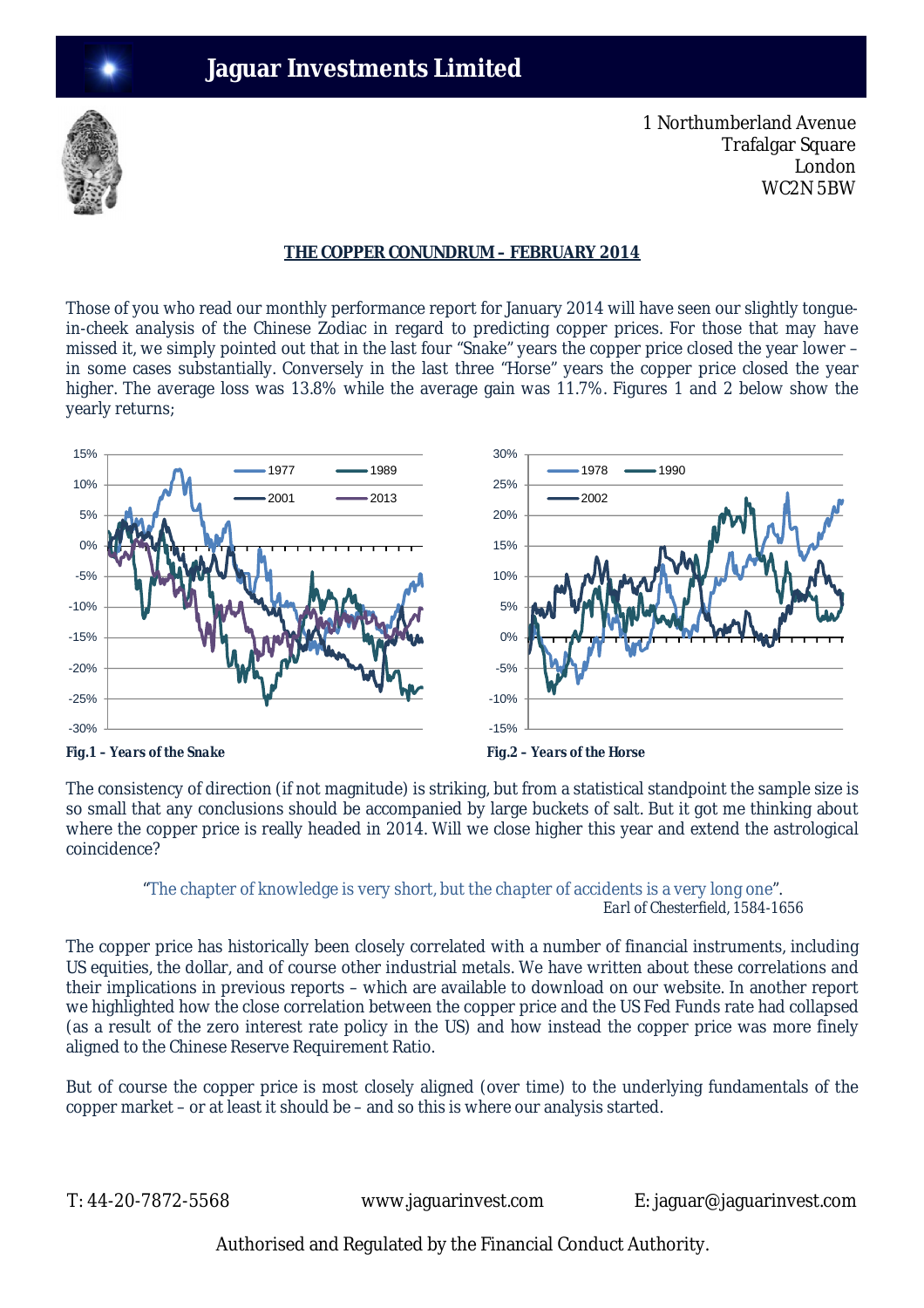### "I am an optimist. It doesn't seem too much use being anything else". *Winston Churchill, 1874-1965*

It is always difficult, if not impossible, to assess how much physical material is stocked at any one time and so the best (or rather the most consistent) benchmark we can use is the level of stocks that are freely available in exchange registered warehouses. Figs.3–5 below show freely available stocks in LME and COMEX (CME) warehouses (all in metric tonnes);



Clearly inventories have been drawn down substantially in the last six months or so. More interestingly, the last time that either LME or CME warehouse stocks were at this level was back in July 2008 – when the price was at \$8000/mt. Perhaps unsurprisingly, this has led to tightness along the nearby forward curve, as in Fig.6 below;



 *Fig.6 – LME cash-3m spread (\$/mt)*

So far, so good – the basic fundamental indicators are positive and pointing to higher copper prices…just as we might expect in the Year of the Horse!

T: 44-20-7872-5568 www.jaguarinvest.com E: jaguar@jaguarinvest.com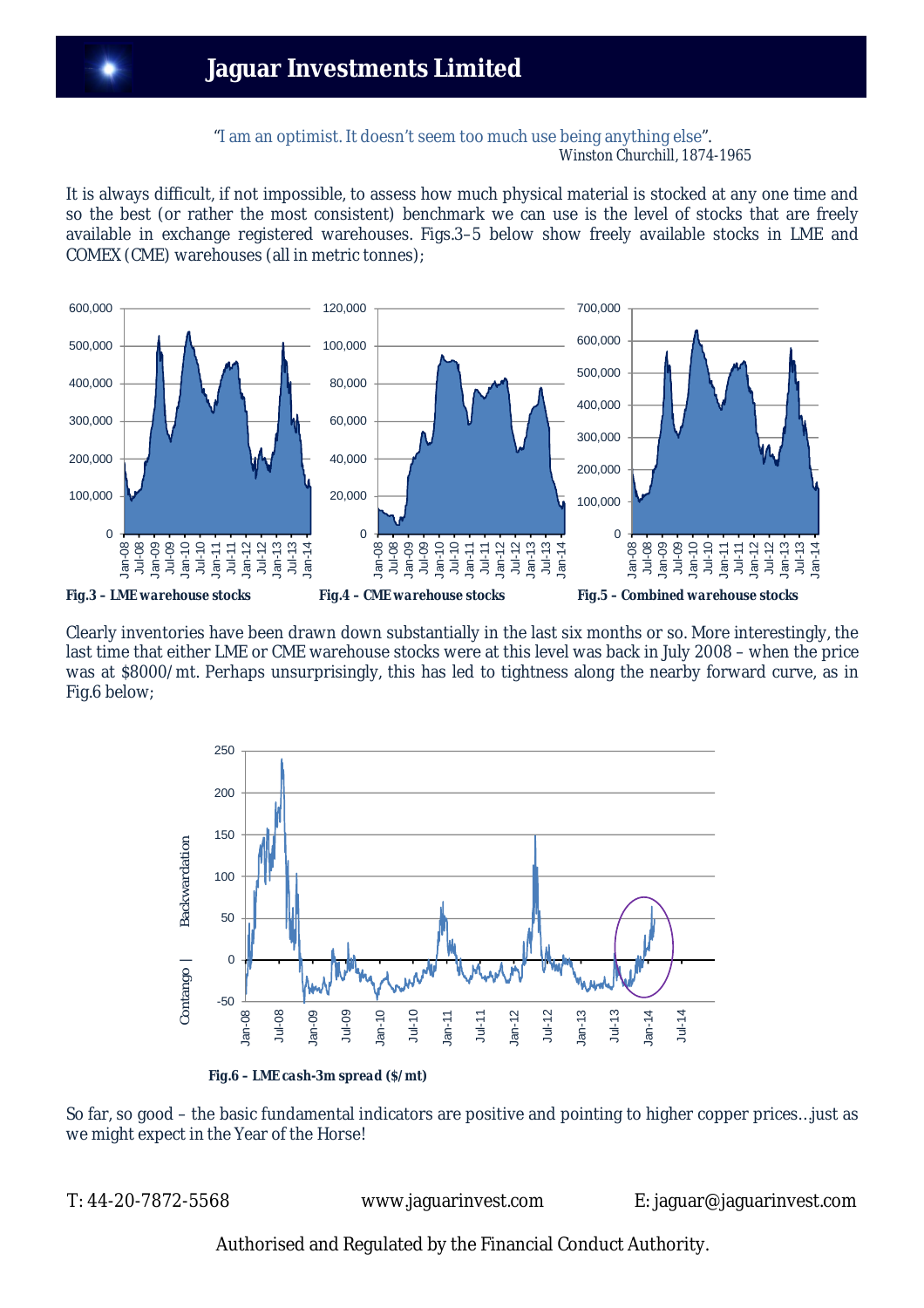## **Jaguar Investments Limited**

"If it was so, it might be; and if it were so, it would be; but as it isn't, it ain't". *Lewis Carroll, Through the Looking-Glass, 1872*

If we look at some other (historically reliable) indicators however, we see less convincing patterns; From early 2008 to late 2012, the S&P 500 and LME copper moved lock-step – albeit with copper being slightly more volatile.



*Fig.7 – S&P 500 vs. 3m LME Copper*

Since late 2012 however the relationship has broken down with the S&P scaling new highs and the copper price going sideways. The question of course is whether the S&P reverses course or whether copper plays catch-up?

Similarly the relationship between the EUR/USD exchange rate and the copper price was fairly tight until the middle of 2012. At that time, it looked like the EUR was headed for parity vs. the USD but Draghis now famous "whatever it takes" speech put a floor in at 1.20. Since then the EUR has recovered to 1.38, a gain of some 15% but the copper price has fallen from around \$7600 to \$7150, a loss of around 6%.



### *Fig.8 – EUR/USD vs. 3m LME Copper*

So as with the S&P, does the EUR/USD reverse or does copper catch up?

T: 44-20-7872-5568 www.jaguarinvest.com E: jaguar@jaguarinvest.com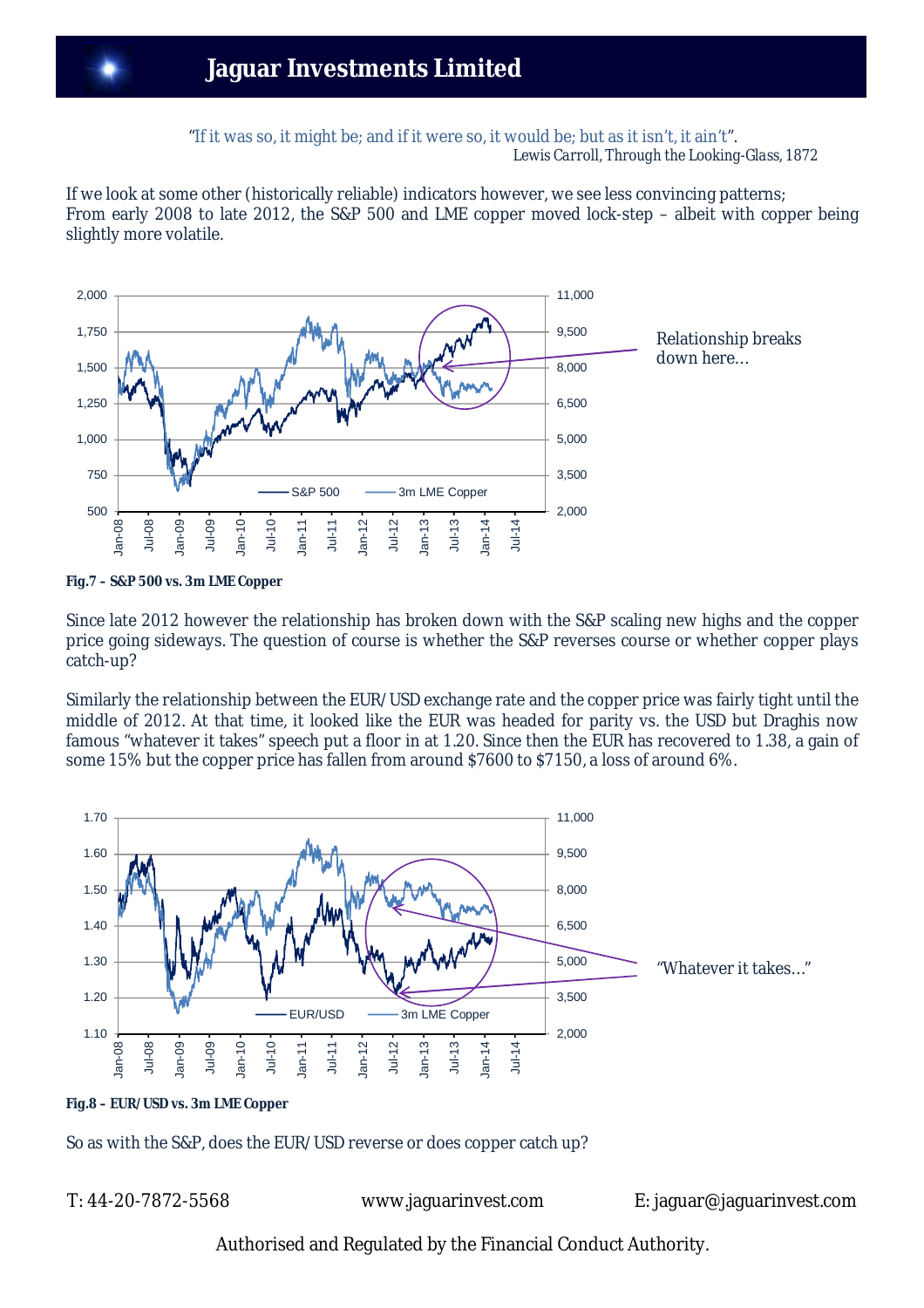"What we anticipate seldom occurs; what we least expect generally happens".  *Benjmain Disraeli, 1804-1881*

Given these uncertain relationships, perhaps the copper price is fairly valued at current levels. Certainly the analyst community seems to think so. Most copper analysts are neutral to mildly negative on price. Fig.9 (below) illustrates the 2014 forecasts (\$/mt) by a handful of major copper houses;



*Fig.9 – Latest 2014 forecasts for LME 3mths Copper (\$/mt)*

Their average forecast for 2014 is approximately \$7000/mt vs. a current price of \$7150/mt. The 2013 average was \$7320. With the exception of HSBC, all are looking for the copper price to fall year-on-year. This neutral to mildly negative stance is confirmed by a cursory glance at the CFTC Commitment of Traders Reports (see Fig.10 below) which show the market running mildly short;



|               | Overall<br>Position |       | Max<br>Cap.<br>$($ lots $)$ | Change |
|---------------|---------------------|-------|-----------------------------|--------|
| Copper        | $-7%$               | Short | 60 <sub>k</sub>             | unch   |
| Aluminium     | $-65%$              | Short | 115k                        | 5%     |
| Zinc.         | $-5%$               | Short | 50 <sub>k</sub>             | 3%     |
| <b>Nickel</b> | $-20%$              | Short | 22k                         | 5%     |
| Lead          | $-30%$              | Short | 30k                         | unch   |
| Tin           | $-10%$              | Short | 4k                          | 7%     |

Continuing the theme, the daily estimate of LME positions by RBC shows the market as also marginally short.

Given that inventory levels are low and falling, given that the dollar is relatively weak, given that Western economies are recovering well (at least as measured by equity indices and GDP), and given that the market is turning reasonably short, one could reasonably expect the copper price to start moving higher – especially since we are now in the Year of the Horse! So why isn't it? Have the analysts really got it right this time – is the price really going to track sideways to slightly lower over the next year? Is the market right to assume that there will not be any copper strength any time soon.

T: 44-20-7872-5568 www.jaguarinvest.com E: jaguar@jaguarinvest.com